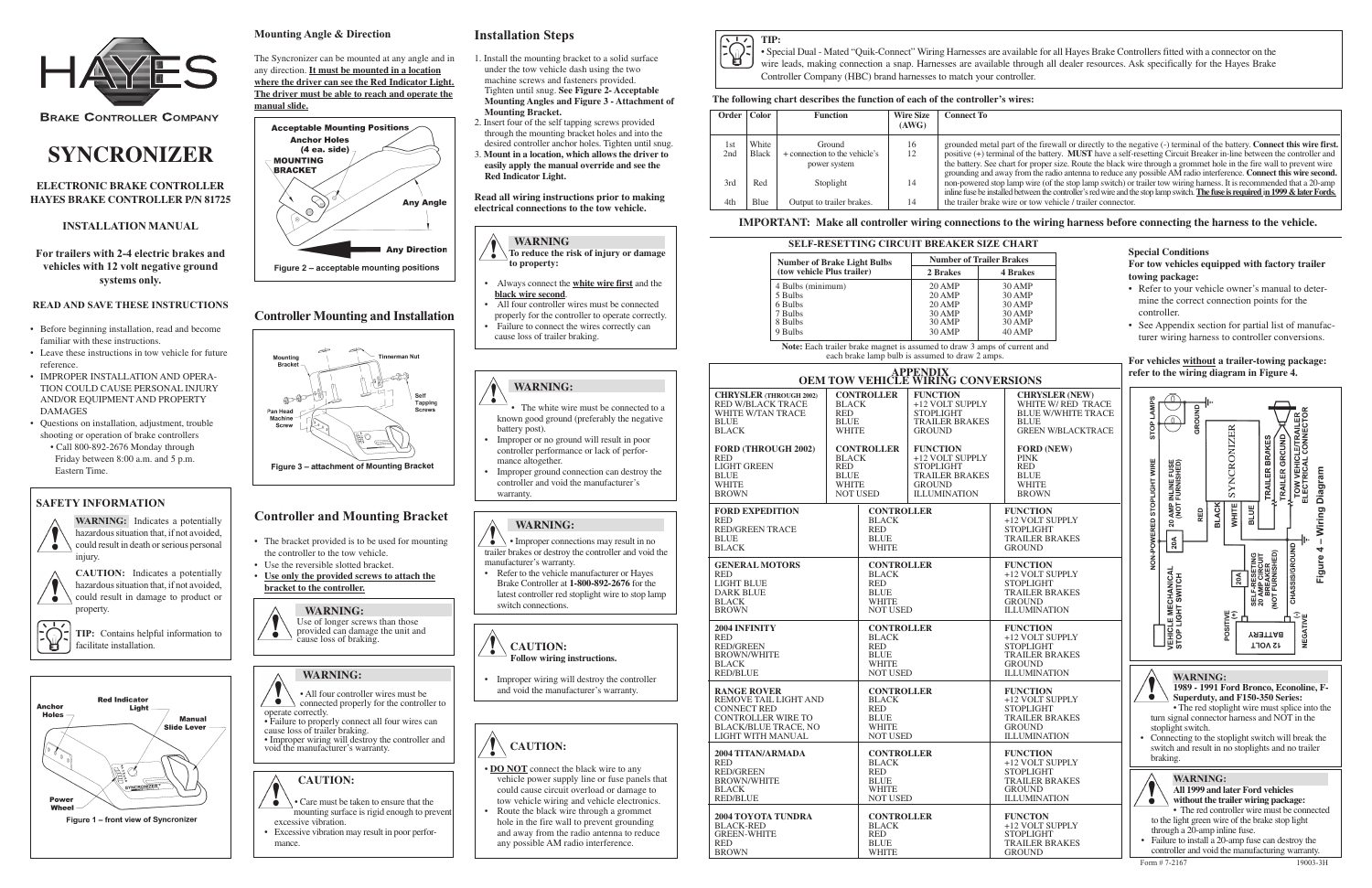

**BRAKE CONTROLLER COMPANY** 

**Contrôleur de freins électronique Pièce No. 81725 Hayes Brake Controller**

**MANUEL D'INSTALLATION Pour les remorques avec 2 à 4 freins électriques et les véhicules avec des systèmes de masse négative de 12 volts uniquement.**

### **VEUILLEZ LIRE ET CONSERVER CES INSTRUCTIONS**

• Avant de commencer l'installation, il faut lire et se familiariser avec ces instructions. • Il faut les laisser dans le véhicule remorqueur pour qu'elles servent de référence future. **• Une mauvaise installation et utilisation pourraient causer des blessures et/ou des dommages de l'équipement ou autres dommages matériels.**

• Pour toute question sur l'installation, l'ajustement, le dépannage ou le fonctionnement des contrôleurs de frein : • Appeler le **800-892-2676** du lundi au vendredi entre 8h00 et 17h00, heure de la côte Est américaine.

# **INFORMATIONS DE SÉCURITÉ**

### $\ddot{\bullet}$ L'utilisation de vis plus longues que celles fournies peut endommager l'appareil et



**PRÉCAUTION:** Indique une situation potentiellement dangereuse qui, si ell n'est évitée,

pourrait causer des dommages du produit ou autres dommages matériels.



informations utiles pour faciliter l'installation.

### **Montage et installation du contr ôleur**

# **Contr ôleur et support de montage**

- Le support fourni doit être utilisé pour monter le contrôleur sur le véhicule remorqueur.
- Utiliser le support réversible à fentes. • **Utiliser uniquement les vis fournies pour**

**fixer le support au contrôleur.**

### **Conditions spéciales Pour les véhicules remorqueurs équipés d'un ensemble de remorquage d'usine:**

e mise à la masse de la cloison anti-incendie ou directement à la borne négative (-) de la batterie. **Connecter ce fil-ci en premier.**

<sup>+</sup>) de la batterie. **IL FAUT** avoir un disjoncteur à réarmement automatique en ligne entre le tterie. Voir le tableau pour la taille correcte. Acheminez le fil noir à travers

ans la cloison anti-incedie pour empêcher la mise à la terre du fil et éloigner de l'antenne toute possibilité d'interférence avec la radio AM. Connecter ce fil-ci en second.

ors tension (du commutateur de feu d'arrêt) ou faisceau de câblage de remorquage de la recommandé d'installer un fusible de 20 ampères en ligne entre le fil rouge du contrôleur et e feu d'arrêt. Le fusible est obligatoire sur les Ford de 1999 et plus récents. emorque ou au connecteur du véhicule remorqueur/remorque

- Se reporter au manuel du propriétaire du véhicule ou autres informatins fournies par le fabricant pour déterminer les points de connexion corrects du contrôleur.
- Voir la section Annexe pour une liste partielle de conversions du faisceau de câblage du fabricant au contrôleur.

**Pour les véhicules SANS ensemble de remorquage, se reporter au schéma de câblage de la figure 4.**

# **SYNCRONIZER**

## **Angle de montage et direction de montage**

Le Syncronizer peut être monté à n'importe quel angle et dans n'importe quelle direction. **Il doit être monté dans un emplacement où le conducteur peut voir le voyant indicateur rouge. Le conducteur doit être capable d'atteindre et d'actionner la glissière manuelle.**

### **AVERTISSEMENT:**

# causer la perte du freinage.

# **AVERTISSEMENT:**

• Tous les quatre fils du contrôleur doivant être connectés correctement pour que le contrôleur puisse fonctionner correctement. • Si les quatre fils ne sont pas tous connectés

- correctement, cela peut causer la perte du freinage de la remorque.
- Un mauvais câblage détruira le contrôleur et annulera la garantie du fabricant.

### **PRÉCAUTION:**

• Il faut faire attention que la surface de montage soit suffisamment rigide pour empêcher les vibations excessives. • Les vibrations excessives peuvent conduire à de mauvaises performances.

# **Étapes d'installation**

**1.** Installer le support de montage sur une surface rigide sous le tableau de bord du véhicule remorqueur à l'aide des deux vis mécaniques et fixations fournies. Serrer bien. **Voir la figure 2 - Positions de montage acceptables, et la figure 3 - Fixation du support de montage.**

**2.** Introduire quatre des vis autotaraudeuses fournies à travers les trous du support de montage et dans les trous d'ancrage souhaités du contrôleur. Serrer bien.

**3. Monter dans un endroit qui permette au conducteur d'exercer facilement la prise de contrôle manuelle et de voir le voyant indicateur rouge.**

**Veuillez lire entièrement les instructions de câblage avant de commencer à effectuer les connexions électriques du véhicule remorqueur.**

| Séquence         | Couleur | <b>Fonction</b>                                                                                                                                                               | Taille du fil<br>(AWG) | Raccorder à:                                                                              |
|------------------|---------|-------------------------------------------------------------------------------------------------------------------------------------------------------------------------------|------------------------|-------------------------------------------------------------------------------------------|
| 1 er             | Blanc   | Masse                                                                                                                                                                         | 16                     | la partie métalliqu<br>batterie. Connecte                                                 |
| $2$ ème          | Noir    | Connexion $+$ au système<br>d'alimenation du<br>véhicule                                                                                                                      | 12                     | la borne positive (<br>contrôleur et la bat<br>un trou passe-fil da<br>radio pour réduire |
| 3 <sup>ème</sup> | Rouge   | Feu de d'arrêt                                                                                                                                                                | 14                     | fil de feu d'arrêt h<br>remorque. Il est re<br>le commutateur de                          |
| 4 <sup>ème</sup> | Bleu    | Sortie vers les freins de remorque<br>$\mathbf{IMD}\cap\mathbf{D}\mathbf{T}$ is $\mathbf{M}\mathbf{T}$ . $\mathbf{F}\mathbf{f}$ contained be connections do capped antwells a | 14                     | fil de frein de la re                                                                     |



**IMPORTANT: Effectuer toutes les connexions de câblage entre le contrôleur et le faisceau de câblage avant de connecter le faisceau au véhicule.**

**REMARQUE:** Chaque aimant de frein remorque est supposé consommer un courant de 3 ampères et chaque ampoule de feu de frein est supposée consommer un courant de 2 ampères.

| Nombre d'ampoules de feu de frein   |          | Nombre de freins de remorque |  |  |
|-------------------------------------|----------|------------------------------|--|--|
| (véhicule remorqueur plus remorque) | 2 freins | 4 freins                     |  |  |
| 4 ampoules (min)                    | $20$ AMP | $30$ AMP                     |  |  |
| 5 ampoules                          | $20$ AMP | $30$ AMP                     |  |  |
| 6 ampoules                          | $20$ AMP | 30 AMP                       |  |  |
| 7 ampoules                          | $30$ AMP | 30 AMP                       |  |  |
| 8 ampoules                          | $30$ AMP | 30 AMP                       |  |  |
| 9 ampoules                          | $30$ AMP | 40 AMP                       |  |  |

### **DISJONCTEUR À RÉARMEMENT AUTOMATIQUE TABLEAU DES TAILLES**

**CONSEIL:** Des faisceaux de câblage spéciaux à double accouplement "Quik-Connect" sont disponiles pour tous les contrôleurs de frein Hayes  $\mathbb{P}^2$ équipés d'un connecteur sur les fils conducteurs, ce qui simplifie beaucoup la connexion. Ces faisceaux sont disponibles auprès de tous les concessionnaires. Demandez spécifiquement les faisceaux de la marque HBC (Hayes Brake Controller Company) qui accommodent votre contrôleur.







- Toujours connecter le **fil blanc en premier** et le **fil noir en second**.
- connectés correctement pour que le contrôleur puisse fonctionner correctement.
- peut causer la perte du freinage de la remorque.
- 
- Tous les quatre fils du contrôleur doivent être
- Si les fils ne sont pas connectés correctement, cela

### **AVERTISSEMENT:**

• Le fil blanc doit être connecté à une masse reconnue bonne (de préférence la borne négative de la batterie)..

- Une masse incorrecte ou une absence de masse conduira à une mauvaise performance du contrôleur ou à un arrêt total de fonctionnement.
- Une mauvaise connexion de masse peut détruire le contrôleur et annuler la garantie du fabricant.



 Consulter le fabricant du véhicule ou Hayes Brake Controller au **1-800-892-2676** pour les dernières connexions entre le fil de feu d'arrêt rouge du contrôleur et le commutateur de feu d'arrêt.





• **NE PAS** connecter le fil noir à toute ligne d'alimentation électrique ou panneau fusible qui pourrait causer la surcharge du circuit ou endommager le câblage du véhicule remorqueur et l'électronique du véhicule.

•

 Acheminer le fil noir à travers un trou passe-fil dans la cloison anti-incendie pour empêcher la mise à la terre du fil et l'éloigner de l'antenne radio pour réduire toute possibilité d'interférence avec la radio AM.

### **CONVERSION DU CÂBLAGE DU VÉHICULE REMORQUEUR OEM**

| <b>CHRYSLER</b> (JUSQU'À 2002)<br>ROUGE AVEC RAYURE NOIRE<br><b>BLANCAVEC RAYURE HAVANE</b><br><b>BLEU</b><br><b>NOIR</b><br>FORD (JUSQU'À 2002)<br><b>ROUGE</b><br><b>VERT CLAIR</b><br><b>BLEU</b><br><b>BLANC</b><br><b>BRUN</b> | <b>NOIR</b><br><b>ROUGE</b><br><b>BLEU</b><br><b>BLANC</b><br>NOIR<br><b>ROUGE</b><br><b>BLEU</b><br><b>BLANC</b><br>NON UTLISÉ | <b>CONTRÔLEUR</b><br><b>CONTRÔLEUR</b>                                          | <b>FONCTION</b><br>ALIMENTATION +12V<br><b>FEU D'ARRÊT</b><br><b>FREINS DE REMORQUE</b><br><b>MASSE</b><br><b>FONCTION</b><br>ALIMENTATION +12V<br>FEU D'ARRÊT<br>FREINS DE REMORQUE<br><b>MASSE</b><br><b>ILLUMINATION</b> |                          | <b>CHRYSLER (NOUV)</b><br><b>BLANC/AVEC RAYU</b><br><b>BLEU/AVEC RAYURI</b><br><b>BLEU</b><br><b>VERT/AVEC RAYURI</b><br><b>FORD (NOUVEAU)</b><br>ROSE<br><b>ROUGE</b><br><b>BLEU</b><br><b>BLANC</b><br><b>BRUN</b> |  |
|-------------------------------------------------------------------------------------------------------------------------------------------------------------------------------------------------------------------------------------|---------------------------------------------------------------------------------------------------------------------------------|---------------------------------------------------------------------------------|-----------------------------------------------------------------------------------------------------------------------------------------------------------------------------------------------------------------------------|--------------------------|----------------------------------------------------------------------------------------------------------------------------------------------------------------------------------------------------------------------|--|
| <b>FORD EXPEDITION</b>                                                                                                                                                                                                              |                                                                                                                                 | <b>CONTRÔLEUR</b>                                                               |                                                                                                                                                                                                                             |                          | <b>FONCTION</b>                                                                                                                                                                                                      |  |
| <b>ROUGE</b>                                                                                                                                                                                                                        |                                                                                                                                 | <b>NOIR</b>                                                                     |                                                                                                                                                                                                                             |                          | <b>ALIMENTATION +12V</b>                                                                                                                                                                                             |  |
| ROUGE/RAYURE VERTE                                                                                                                                                                                                                  |                                                                                                                                 | <b>ROUGE</b>                                                                    |                                                                                                                                                                                                                             |                          | <b>FEU D'ARRET</b>                                                                                                                                                                                                   |  |
| <b>BLEU</b>                                                                                                                                                                                                                         |                                                                                                                                 | <b>BLEU</b>                                                                     |                                                                                                                                                                                                                             |                          | <b>FREINS DE REMOROU</b>                                                                                                                                                                                             |  |
| <b>NOIR</b>                                                                                                                                                                                                                         |                                                                                                                                 | <b>BLANC</b>                                                                    |                                                                                                                                                                                                                             |                          | <b>MASSE</b>                                                                                                                                                                                                         |  |
| <b>GENERAL MOTORS</b>                                                                                                                                                                                                               |                                                                                                                                 | <b>CONTRÔLEUR</b>                                                               |                                                                                                                                                                                                                             | <b>FONCTION</b>          |                                                                                                                                                                                                                      |  |
| <b>ROUGE</b>                                                                                                                                                                                                                        |                                                                                                                                 | <b>NOIR</b>                                                                     |                                                                                                                                                                                                                             | ALIMENTATION +12V        |                                                                                                                                                                                                                      |  |
| <b>BLEUCLAIR</b>                                                                                                                                                                                                                    |                                                                                                                                 | <b>ROUGE</b>                                                                    |                                                                                                                                                                                                                             | <b>FEUD'ARRÊT</b>        |                                                                                                                                                                                                                      |  |
| <b>BLEU FONCÉ</b>                                                                                                                                                                                                                   |                                                                                                                                 | <b>BLEU</b>                                                                     |                                                                                                                                                                                                                             | <b>FREINS DE REMOROU</b> |                                                                                                                                                                                                                      |  |
| <b>NOIR</b>                                                                                                                                                                                                                         |                                                                                                                                 | <b>BLANC</b>                                                                    |                                                                                                                                                                                                                             | <b>MASSE</b>             |                                                                                                                                                                                                                      |  |
| <b>BRUN</b>                                                                                                                                                                                                                         |                                                                                                                                 | NON UTLISÉ                                                                      |                                                                                                                                                                                                                             | <b>ILLUMINATION</b>      |                                                                                                                                                                                                                      |  |
| 2004 INFINITY                                                                                                                                                                                                                       |                                                                                                                                 | <b>CONTRÔLEUR</b>                                                               |                                                                                                                                                                                                                             |                          | <b>FONCTION</b>                                                                                                                                                                                                      |  |
| <b>ROUGE</b>                                                                                                                                                                                                                        |                                                                                                                                 | <b>NOIR</b>                                                                     |                                                                                                                                                                                                                             |                          | ALIMENTATION +12V                                                                                                                                                                                                    |  |
| <b>ROUGE/VERT</b>                                                                                                                                                                                                                   |                                                                                                                                 | <b>ROUGE</b>                                                                    |                                                                                                                                                                                                                             |                          | <b>FEUD'ARRÊT</b>                                                                                                                                                                                                    |  |
| <b>BRUN/BLANC</b>                                                                                                                                                                                                                   |                                                                                                                                 | <b>BLEU</b>                                                                     |                                                                                                                                                                                                                             |                          | <b>FREINS DE REMORQU</b>                                                                                                                                                                                             |  |
| <b>NOIR</b>                                                                                                                                                                                                                         |                                                                                                                                 | <b>BLANC</b>                                                                    |                                                                                                                                                                                                                             |                          | <b>MASSE</b>                                                                                                                                                                                                         |  |
| <b>ROUGE/BLEU</b>                                                                                                                                                                                                                   |                                                                                                                                 | NON UTLISÉ                                                                      |                                                                                                                                                                                                                             |                          | <b>ILLUMINATION</b>                                                                                                                                                                                                  |  |
| <b>RANGE ROVER</b>                                                                                                                                                                                                                  |                                                                                                                                 | <b>CONTRÔLEUR</b>                                                               |                                                                                                                                                                                                                             |                          | <b>FONCTION</b>                                                                                                                                                                                                      |  |
| RETIRER LE FEU ARRIÈRE                                                                                                                                                                                                              |                                                                                                                                 | <b>NOIR</b>                                                                     |                                                                                                                                                                                                                             |                          | ALIMENTATION +12V                                                                                                                                                                                                    |  |
| <b>CONNECTER LE FIL</b>                                                                                                                                                                                                             |                                                                                                                                 | <b>ROUGE</b>                                                                    |                                                                                                                                                                                                                             |                          | <b>FEUD'ARRÊT</b>                                                                                                                                                                                                    |  |
| ROUGE DU CONTRÔLEUR                                                                                                                                                                                                                 |                                                                                                                                 | <b>BLEU</b>                                                                     |                                                                                                                                                                                                                             |                          | <b>FREINS DE REMORQU</b>                                                                                                                                                                                             |  |
| AU FIL NOIR/RAYURE BLEUE, PAS                                                                                                                                                                                                       |                                                                                                                                 | <b>BLANC</b>                                                                    |                                                                                                                                                                                                                             |                          | <b>MASSE</b>                                                                                                                                                                                                         |  |
| ALLUMÉ EN MANUEL                                                                                                                                                                                                                    |                                                                                                                                 | NON UTLISÉ                                                                      |                                                                                                                                                                                                                             |                          | <b>ILLUMINATION</b>                                                                                                                                                                                                  |  |
| 2004 TITAN/ARMADA                                                                                                                                                                                                                   |                                                                                                                                 | <b>CONTRÔLEUR</b>                                                               |                                                                                                                                                                                                                             |                          | <b>FONCTION</b>                                                                                                                                                                                                      |  |
| <b>ROUGE</b>                                                                                                                                                                                                                        |                                                                                                                                 | <b>NOIR</b>                                                                     |                                                                                                                                                                                                                             |                          | ALIMENTATION +12V                                                                                                                                                                                                    |  |
| ROUGE/VERT                                                                                                                                                                                                                          |                                                                                                                                 | <b>ROUGE</b>                                                                    |                                                                                                                                                                                                                             |                          | <b>FEUD'ARRÊT</b>                                                                                                                                                                                                    |  |
| <b>BRUN/BLANC</b>                                                                                                                                                                                                                   |                                                                                                                                 | <b>BLEU</b>                                                                     |                                                                                                                                                                                                                             |                          | <b>FREINS DE REMORQU</b>                                                                                                                                                                                             |  |
| <b>NOIR</b>                                                                                                                                                                                                                         |                                                                                                                                 | <b>BLANC</b>                                                                    |                                                                                                                                                                                                                             |                          | <b>MASSE</b>                                                                                                                                                                                                         |  |
| <b>ROUGE/BLEU</b>                                                                                                                                                                                                                   |                                                                                                                                 | NON UTLISÉ                                                                      |                                                                                                                                                                                                                             |                          | <b>ILLUMINATION</b>                                                                                                                                                                                                  |  |
| 2004 TOYOTA TUNDRA<br>NOIR-ROUGE<br><b>VERT-BLANC</b><br><b>ROUGE</b><br><b>BRUN</b>                                                                                                                                                |                                                                                                                                 | <b>CONTRÔLEUR</b><br><b>NOIR</b><br><b>ROUGE</b><br><b>BLEU</b><br><b>BLANC</b> |                                                                                                                                                                                                                             |                          | <b>FONCTON</b><br>ALIMENTATION +12V<br><b>FEUD'ARRÊT</b><br><b>FREINS DE REMORQU</b><br><b>MASSE</b>                                                                                                                 |  |